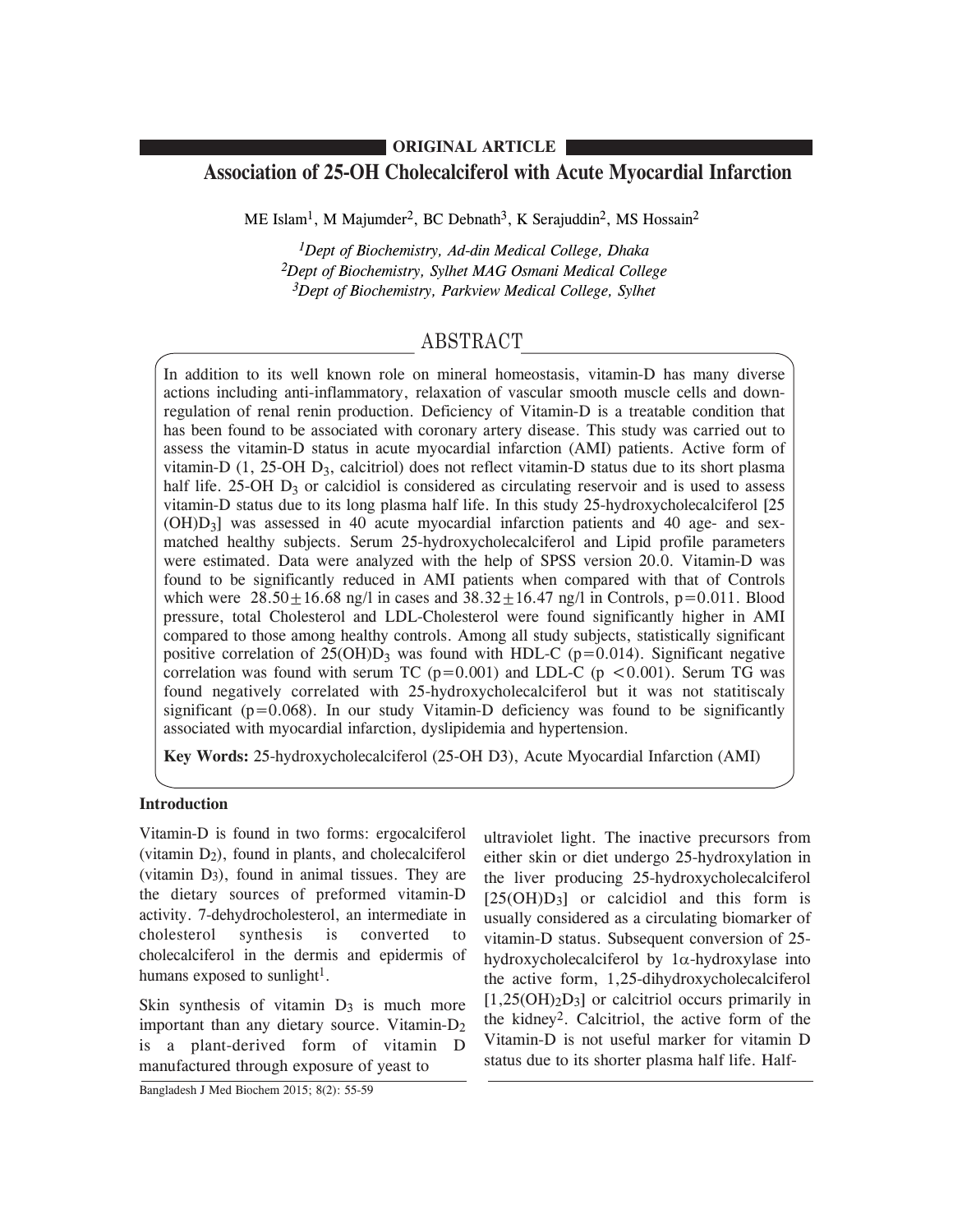Association of 25-OH Cholecalciferol with Acute Myocardial Infarction 56

life of  $1,25(OH)_{2}D_{3}$  is 4-5 hours and that of  $25(OH)D_3$  is 2-3 weeks<sup>3,4</sup>.

Vitamin-D has well known role of maintaining calcium homeostasis, by its action on intestine (promoting dietary calcium absorption), on bone (calcium deposition, as well as resorption along with PTH) and on kidney (minimizing calcium loss). Extra-skeletal role of vitamin-D is of current interest. Vitamin D receptors were found in other tissues as well including the brain, cardiomyocytes, vascular smooth muscle cells, endothelial cells, pancreatic beta-cells, skeletal muscle, breast, prostate, colon, macrophages, and skin, exerting several effects and their expression decrease with age. The vitamin D receptor is closely related to the thyroid, retinoid, and peroxisome proliferator activator receptors. The enzyme 1-alpha hydroxylase, for final activation of calcidiol to calcitriol, has been found in a wide variety of extra renal tissues, such as the heart and vascular smooth muscle cells5.

Evidence has demonstrated that individuals deficient in vitamin D are more likely to have or are at risk of developing cardiovascular disease. The underlying mechanism by which vitamin D may protect individuals from cardiovascular disease has not been fully elucidated. Several mechanisms have been proposed including negatively regulating renin to lower blood pressure, improving vascular compliance, decreasing parathyroid hormone levels and improving glycemic control. Vitamin D inhibits profibrotic markers in mesenchymal multipotent cells, suggesting that vitamin D may also have a direct effect on the vasculature in response to injury6.

Several population-based studies have shown an association between reduced 25-hydroxyvitamin D levels and increased risk of both ischemic heart disease and early death. Some other studies were not so conclusive. Risk estimates vary among studies, which could be due to diversity in study size, duration of follow-up time, number of events, differences in ethnicity and different analytic measurement technique for 25-hydroxycholecalciferol 7.

A randomized controlled trial of vitamin D supplementation in subjects with heart failure demonstrated significant reductions in inflammatory cytokines involved in the pathophysiology of heart failure6.

Vitamin D has anti-inflammatory properties that have potential therapeutic benefit in several autoimmune diseases and allograft rejection. In two small clinical trials, vitamin D supplementation was found to lower C-reactive protein levels. Additionally,  $1,25(OH)_{2}D_{3}$  induces relaxation of vascular smooth muscle cells and down regulation of renin production by the kidneys. The observation of reduced mortality risk with vitamin D supplements among patients with renal failure supports a possible cardiovascular disease protective role of Vitamin D8.

Coronary artery disease (CAD) is one of the main causes of disability and death across the world. Low 25-hydroxycholecalciferol has been associated with several risk factors for CAD, including hypertension and dyslipidemia. Whether vitamin D is a risk factor for CAD remains unclear. This study has been performed to find the serum 25-hydroxycholecalciferol level in coronary artery disease patients in our population. This may create awareness among physicians about the role of vitamin D deficiency in cardiovascular diseases and accordingly the patient may be benefited by its supplementation.

### **Materials and Methods**

This cross-sectional study was carried out in the Department of Biochemistry, Sylhet MAG Osmani Medical College, Sylhet from July 2014 to June 2015.The patients diagnosed as Coronary artery disease in the Department of Cardiology, Sylhet MAG Osmani Medical College and Hospital, who fulfilled the inclusion and exclusion criteria, were selected as study population.

**Inclusion criteria:** Patients with diagnosed acute myocardial infarction as cases and healthy subjects without any history of AMI as controls,  $age > 40 years$ .

**Exclusion criteria:** Hepatic or renal disease, Rickets, Malignancy, Congenital heart disease.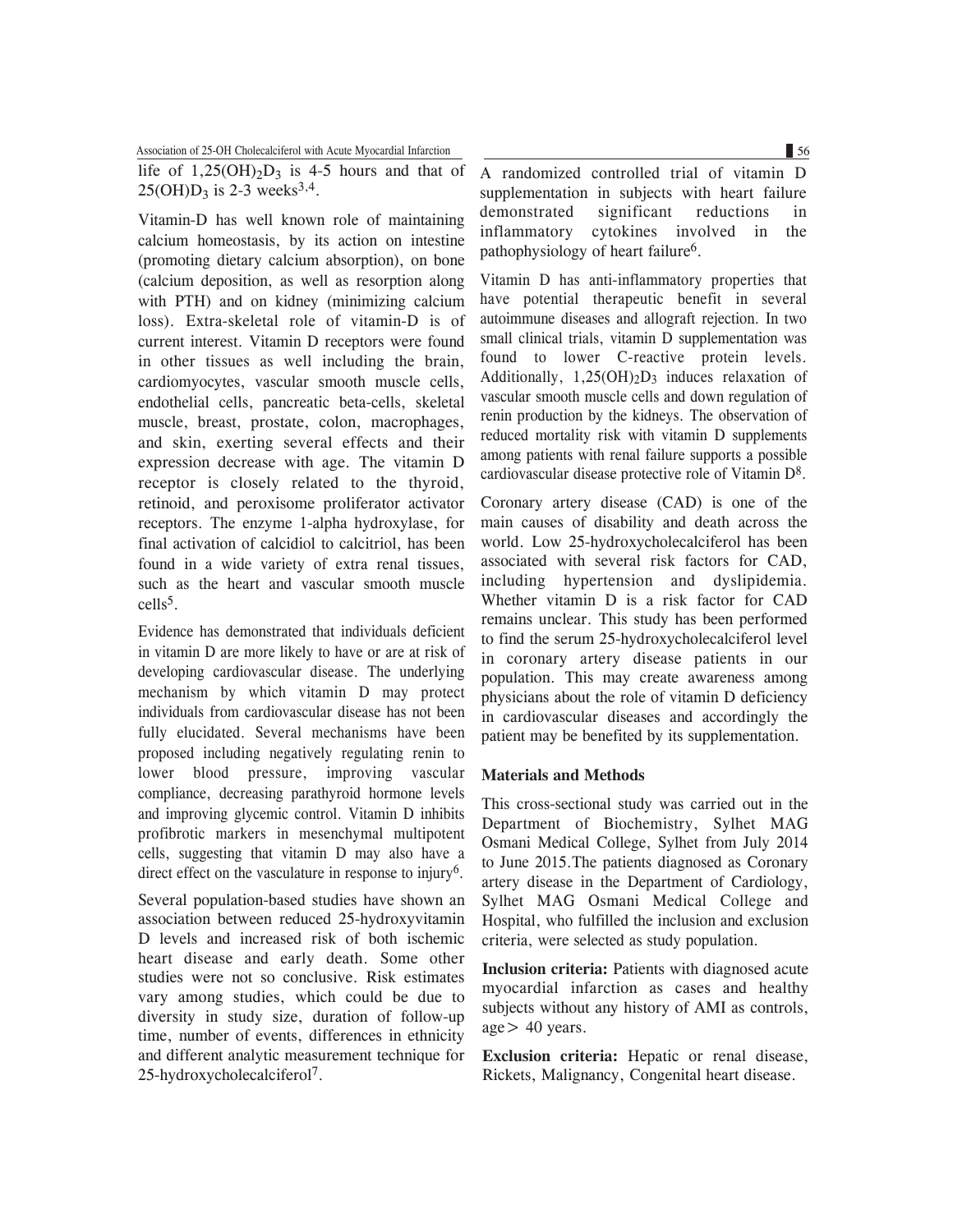#### 57 Bangladesh J Med Biochem 2015; 8(2) ME Islam, M Majumder, BC Debnath et al

Total 80 study subjects were selected and categorized serum 25-hydroxycholecalciferol and Lipid into two groups: 40 individuals with AMI who were profile parameters in study subjects. In AMI admitted to Sylhet MAG Osmani Medical College patients and also in all study subjects (combined Hospital as cases and 40 age- and sex-matched cases and controls), statistically significant healthy control subjects. Acute myocardial infarction positive correlation was found with HDL-C and was diagnosed using standard criteria<sup>9</sup>. Height, Body significant negative correlation with serum TC weight and Blood Pressure were measured and Body and LDL-C. There was no significant correlation Mass Index (BMI) was calculated. 5 ml of fasting of triglyceride with 25-hydroxycholecalciferol. was considered statistically significant. Informed not significant venous blood was drawn by disposable syringe with all aseptic precaution. Serum was separated and stored at 2-8°C. Serum 25-hydroxycholecalciferol was estimated using ELISA (enzyme-linked immunosorbent assay) Kit and serum Lipid profile was done with CHOD-PAP method. Data were analyzed with the help of SPSS. Quantitative data were expressed as mean and standard deviation; and comparison between groups was done by unpaired ttest. Correlation was done with Pearson's correlation test. Qualitative data were expressed as frequency and percentage. A probability value (p) of  $\leq 0.05$ written consent was taken from each of the patient. The study was approved by Ethical Committee of Sylhet MAG Osmani Medical College.

### **Results**

A total of 80 study subjects were studied into two groups-40 AMI patients and 40 healthy controls. Table-I shows distribution of age, sex, anthropometric and blood pressure parameters of study subjects. Age range was 40-80 years. There was no significant difference in age, sex and BMI among the groups. Both SBP and DBP were significantly different between Cases and Controls.

Table-II shows the Level of serum 25 hydroxycholecalciferol and Lipid profile in study subjects. AMI patients had significantly lower 25-hydroxycholecalciferol level than that of healthy controls. There was significant difference in total cholesterol, HDL-C and LDL-C in AMI patients compared to that of healthy controls. No statistical significant difference was observed in serum triglyceride level between the groups.

Table-III shows Pearson's Correlation between

**Table-I:** Distribution of age and sex, anthropometric and clinical parameters

| <b>Parameters</b>       | Controls $(n=40)$      | Cases $(n=40)$   | P - value |
|-------------------------|------------------------|------------------|-----------|
| Age(yrs), Mean ±SD      | $49.70 + 8.029$        | $53.60 + 10.218$ | 0.061     |
| Sex(m, f)               | $34(85\%)$ , $6(15\%)$ | 34(85%), 6 (15%) | ns        |
| BMI<br>$(Mean \pm SD)$  | $23.35 + 2.81$         | $24.59 + 3.01$   | 0.061     |
| SBP mmHg, Mean $\pm$ SD | $120.75 + 13.28$       | $131.38 + 26.26$ | $0.025*$  |
| DBP mmHg, Mean + SD     | $78.75 + 7.48$         | $83.88 + 10.59$  | $0.015*$  |
|                         |                        |                  |           |

significant at  $p < 0.05$ ; m, male; f, female; ns,

**Table-Il:** Serum 25-hydroxycholecalciferol and lipid profile in study Subjects

| Parameters (Mean $\pm$ SD) | $C$ ontrols $(n=40)$ | C ases $(n=40)$  | P - Value |
|----------------------------|----------------------|------------------|-----------|
| $25(OH)D_3$ , ng/ml        | $38.32 + 16.47$      | $28.50 + 16.68$  | $0.011*$  |
| TC(mg/dl)                  | $184.28 + 21.58$     | $198.40 + 32.55$ | $0.025*$  |
| $HDL - C(mg/dl)$           | $36.68 + 3.70$       | $34.90 + 4.06$   | $0.045*$  |
| $LDL - C(mg/dl)$           | $113.05 + 18.67$     | $123.75 + 20.63$ | $0.017*$  |
| T G (mg/dl)                | $186.05 + 70.73$     | $198.10 + 65.83$ | 0.433     |
|                            |                      |                  |           |

\*significant at  $p < 0.05$ 

**Table III:** Correlation of vitamin-D with different components of lipid profile

| Correlation<br>parameters | Cases $(n=40)$<br>r-value | P-value  | Allsubjects $(n=80)$<br>r - value | P-value    |
|---------------------------|---------------------------|----------|-----------------------------------|------------|
| TC                        | $-0.036$                  | $0.034*$ | $-0.373$                          | $0.001*$   |
| $HDL - C$                 | 0.388                     | $0.013*$ | 0.275                             | $0.014*$   |
| $LDL-C$                   | $-0.383$                  | $0.015*$ | $-0.405$                          | $< 0.001*$ |
| TG                        | $-0.256$                  | 0.111    | $-0.205$                          | 0.068      |

\*significant at  $p < 0.05$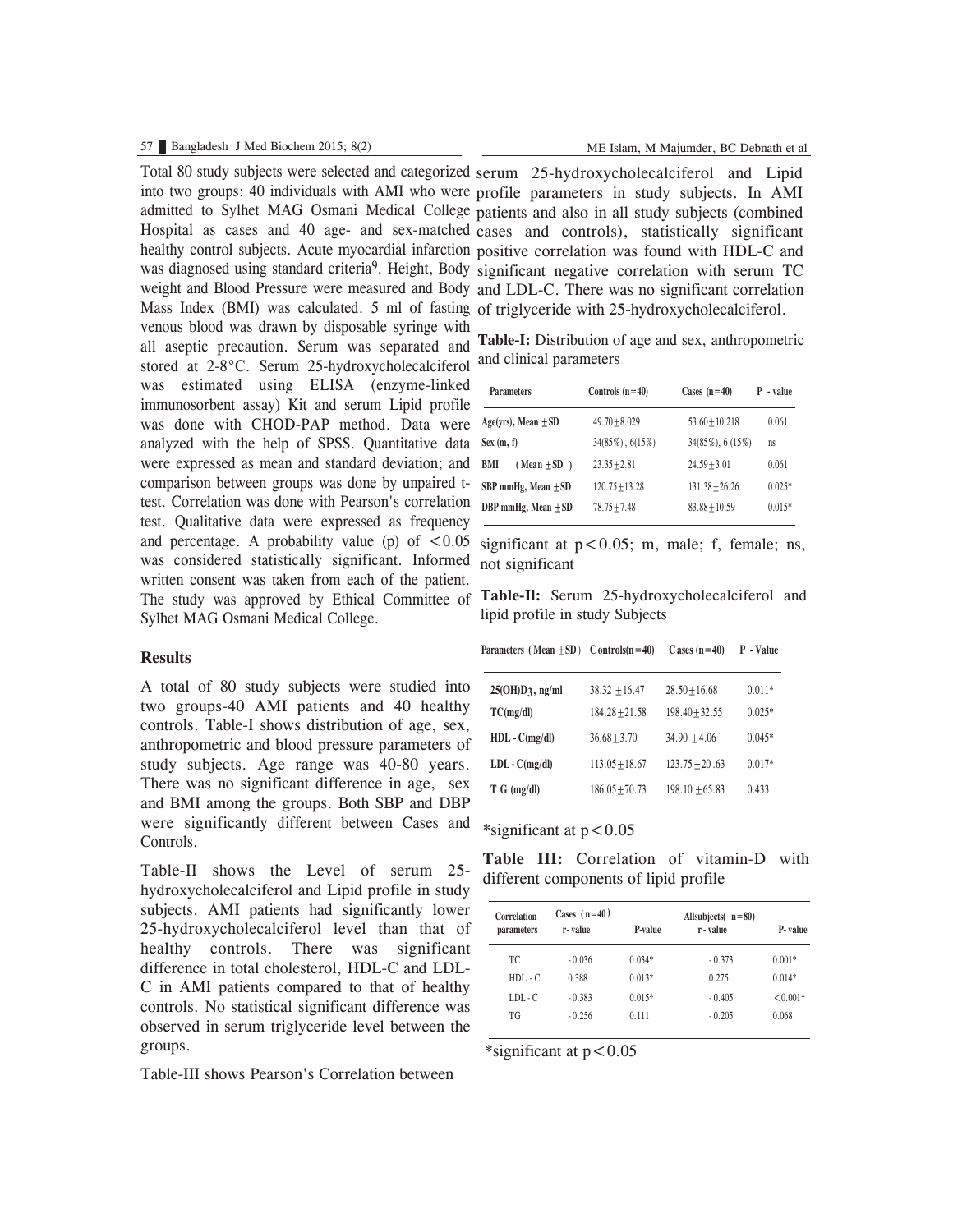## **Discussion**

Skeletal role of vitamin-D is well known. Extraskeletal role of vitamin-D is of current interest, including its role on cardiovascular system. Vitamin-D maintains calcium homeostasis by its action on intestine, bones and kidneys. It has been found that vitamin-D receptors are distributed throughout the body including cardiomyocytes, vascular smooth muscle cells and endothelium. Physiological role of vitamin-D on cardiovascular system is not well understood, but it has been observed that its deficiency is associated with MI and mortality.

This study evaluated vitamin-D status in patients admitted with AMI in Sylhet MAG Osmani Medical college and Hospital. The mean age of controls was 49.70 (SD  $\pm$  8.029) years and that of AMI patients was  $53.60$  (SD + 10.218) years. BMI of healthy controls and that of AMI were  $23.35 \pm 2.81$  and  $24.59 \pm 3.01$  respectively. There was no statistically significant difference of age and BMI in two groups. The mean systolic blood pressure (mmHg) was  $120.75 \pm 13.28$  and  $131.38 \pm 26.26$ , and that of diastolic pressure  $(mmHg)$ was 78.75 $\pm$ 7.48 and 83.88 $\pm$ 10.59 in Controls and Cases respectively. Both SBP and DBP were significantly raised in AMI patients. These findings agree with the findings of Siadat et al<sup>10</sup> who reported raised SBP in AMI patients. Raised blood pressure found in this study was indicative of association of hypertension with AMI.

We found serum 25-hydroxycholecalciferol level to be significantly lower in AMI patients than that of Controls. Blood level of 25 hydroxycholecalciferol, 30 ng/ml, was considered as cut-off value in our study<sup>11</sup>. In AMI patients 25-hydroxycholecalciferol level was  $28.50 \pm 16.68$  ng/ml and in healthy controls it was  $38.32 \pm 16.47$  ng/ml and different was statistically significant. There was significantly higher prevalence of vitamin D deficiency (57.5%) in AMI patients compared to that of Controls  $(35\%)$ . In the study by Siadat et al<sup>10</sup>, serum 25-hydroxycholecalciferol level was found to be  $58.7 \pm 39.6$  ng/ml in cases and  $79.9 \pm 18.9$  ng/ml in controls. Karur, Veerappa

and Nanjappa<sup>12</sup> found that there was very high prevalence of vitamin-D deficiency (83.5%) in AMI patients. Scragg et al<sup>13</sup> also found MI cases with lower 25-hydroxycholecalciferol levels than healthy controls. Giovannucci et al<sup>14</sup> reported that low level of  $25(OH)D_3$  was associated with higher risk of myocardial infarction in a graded manner, even after controlling for factors known to be associated with coronary artery diseases.

Several mechanisms may explain the association between vitamin D and cardiovascular diseases. Cholecalciferol regulates renin-angiotensin axis through the suppression of the renin gene. Changes of 25 hydroxycholecalciferol causes changes in the smooth muscle of the vascular wall and also inflammation and thrombosis that could explain cardiovascular complications13.

In our study we found significantly higher total cholesterol and LDL-C and lower HDL-C in AMI patients compared to that of healthy controls. Serum triglyceride was elevated in AMI but it was not statistically significant. Scragg et al<sup>13</sup> also found significantly higher serum total cholesterol and lower HDL-C levels in AMI patients.

Raised cholesterol and triglyceride levels are high risk factors for cardiovascular diseases and these are associated with vitamin D deficiency and myocardial infarction. This was similar with the findings of related studies<sup>15,16</sup>. In a study, Karhapaa et at.<sup>17</sup> found low level of 25 hydroxycholecalciferol associated with high levels of TC, LDL-C and triglycerides. In another study, Auwerx, Bouillon and Kesteloot,<sup>18</sup> a positive correlation of 25-Hydroxycholecalciferol with HDL-C levels was observed. Several mechanisms may be suggested to explain the effect of vitamin D on lipids, including its role in reducing fatty acid absorption via the formation of insoluble calcium-fatty acid complexes in the gut. Due to decreased absorption of fat, particularly saturated fatty acids, it is expected that serum levels of total and LDL-C will be reduced.